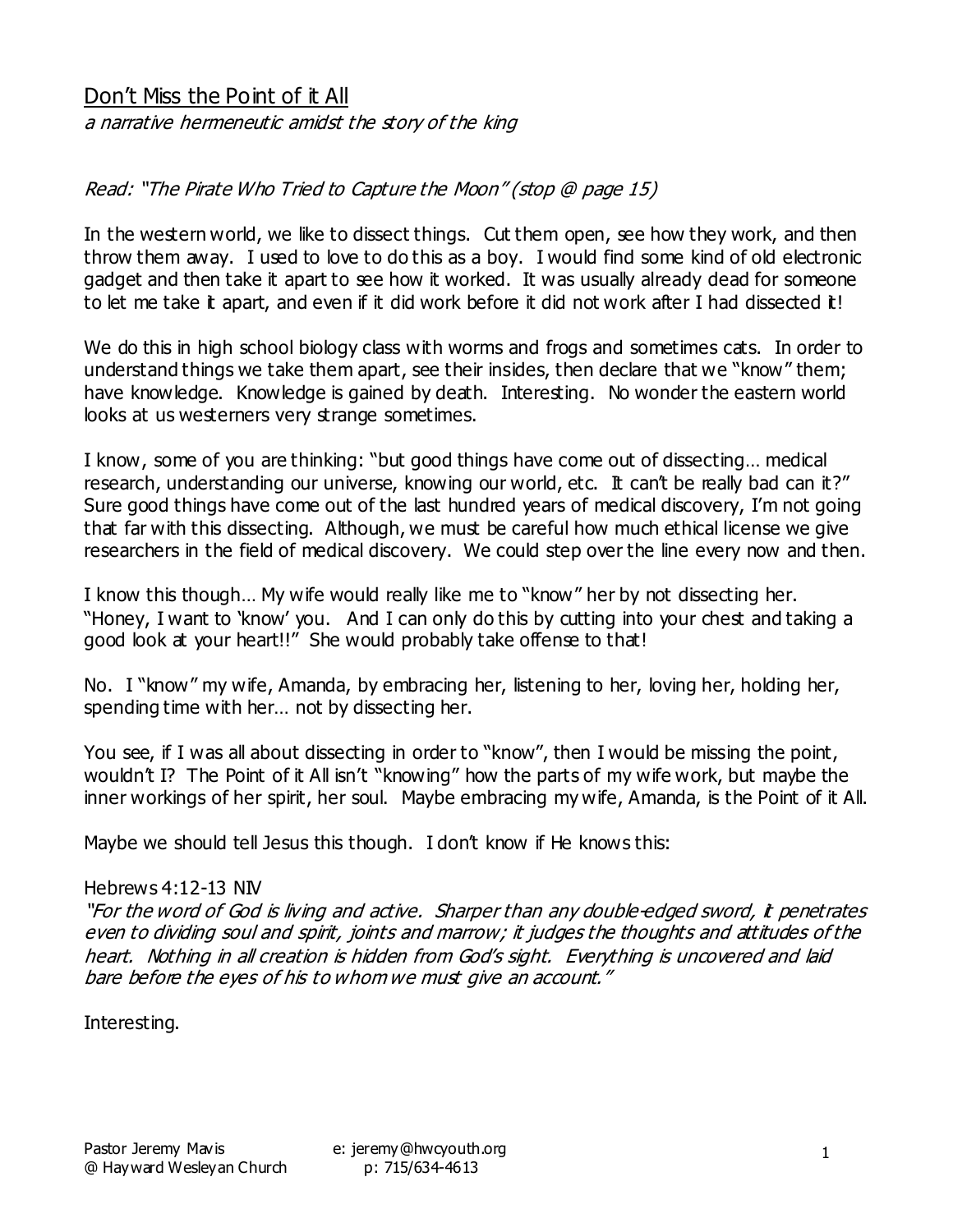Remember the Pirate story we just read? Let's imagine this story as a play w/ Acts and Scenes:

Act  $I$  – a fierce pirate who loved nothing  $Act II - capturing ships$  Scene 1 – capture ship of flowers Scene 2 – capture ship of horses Scene 3 – capture ship of birds Scene 4 – captured every ship there was to catch Act III – Capturing the Moon Scene 1 – get the Moon to follow… Scene 2 – fire cannonballs @ the moon Scene 3 – get birds to carry you to the moon and so on…

Stories, plays and movies are almost all universally written with a "five-act-code" in the background. Some stories are simple, and some are complex. But almost all stories are written with this unseen "five-act-code."

 $Act I$  – intro of characters and their background Act II – conflict of some kind-problem Act III – plot of how characters deal with conflict-problem  $Act$   $IV$  – climax  $Act$   $V$  – resolution

For example, the story of the "Three Little Pigs." Have you heard this story before? Three pigs with different kinds of houses. And the big, bad wolf comes a knockin' to blow the houses down? The "five-act-code":

 $Act I - intro of characters and their background$ Three little pigs, three little nice pigs Act II – conflict of some kind-problem The big, bad wolf comes a knockin' Act III – plot of how characters deal with conflict-problem Pigs hide in their houses. First one gets his blown away. And the second gets his blown away. The two then run to the house of the third.  $Act$   $IV$  – climax

The wolf blows and he blows at the third house just like the first two. But because this house is made of bricks the wolf cannot take it down. The problem is conquered.

 $Act$   $V$  – resolution

The pigs live happily ever after in brick houses.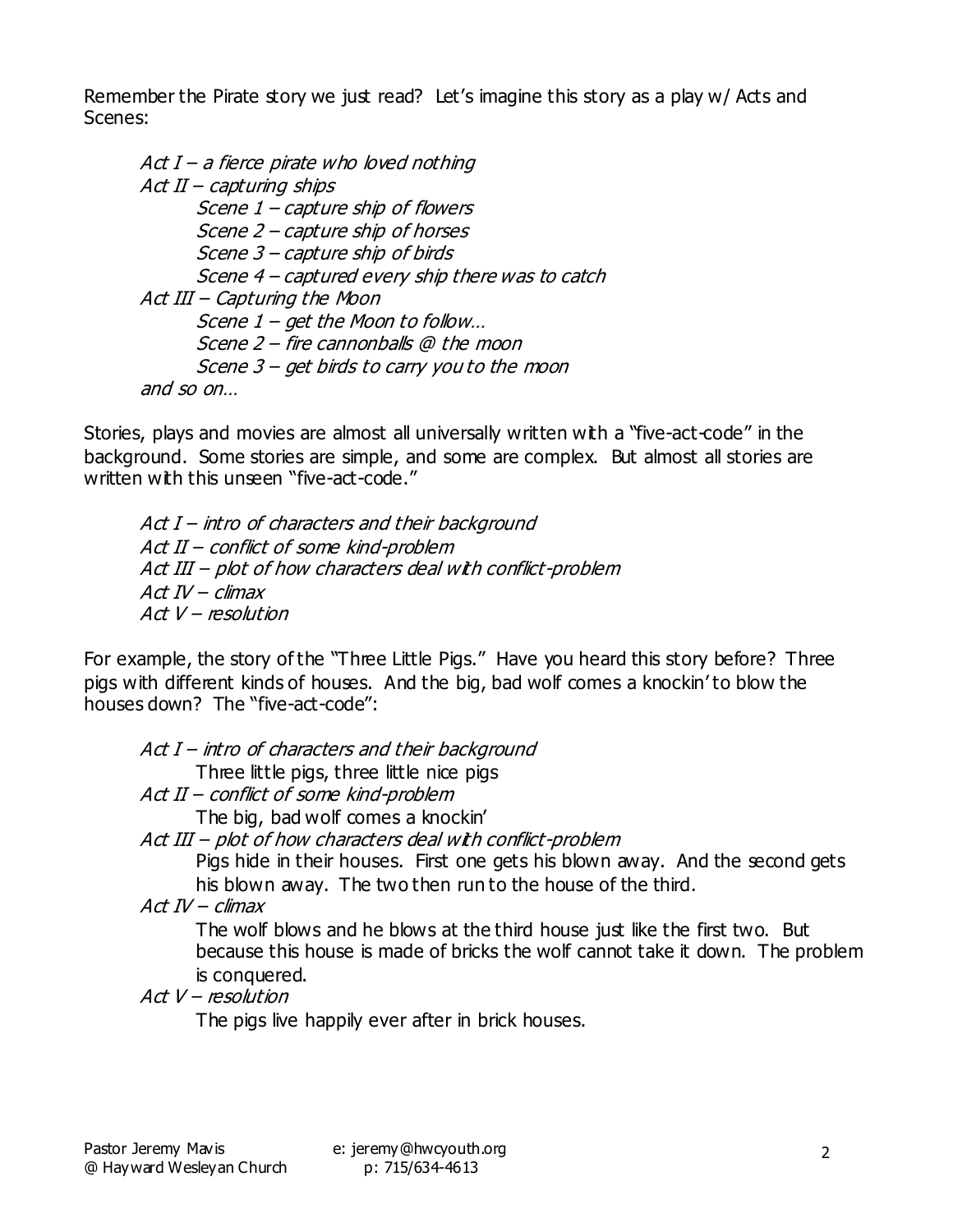Well the Word of God, the Bible is sort of written with this "five-act-code" in the background... On your handout in the bulletin you have space to write this down.

Act I – Creation (Gen 1-2) Scene 1 – day 1 Scene 2 – day 2 etc. Act II – The Fall (Gen 3) (eating tree, killing brother, rampant evil, trying to reach heaven) Act III – The Story of God's People Israel (Gen 12 – Mal 4) Many Scenes… Act IV – The Story of Jesus (Matthew, Mark, Luke, John) Many Scenes… Act V – The Story of God's People New Israel (the church) (Acts – Rev) Scene 1 – Acts us. today. we are in this story.

Scene ? – Second Coming of Jesus

The Bible actually has a very simple storyline, doesn't it?

- God and people
- People mess up
- God works to fix (redeem) messed-up people
- People still mess up
- God sends son, Jesus to complete the fix
- People live through the fixer, Jesus, to go back to  $-$  God and people.

The stories that fill out this main storyline teach and instruct and inform us of the holy character of God and how humanity is really, really messed up. But that God continues, even inspite of our wretched disobedience, to try and rescue us from ourselves.

Maybe that is the Point of it All: We are really messed up and because that is what we really need… salvation from ourselves…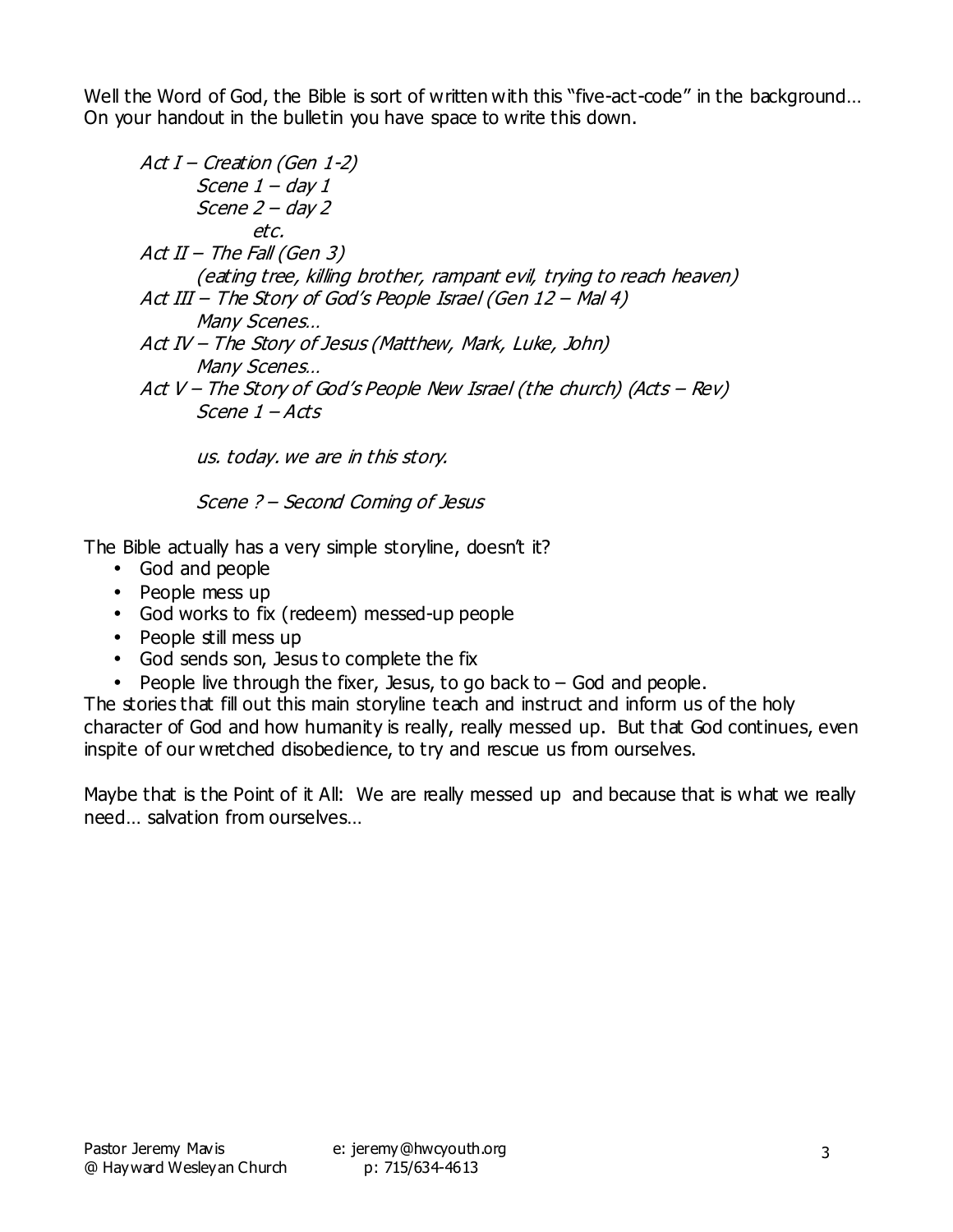## Remember the Pirate story?

Who is the pirate anyway? This fierce pirate who loves nothing?

• Some would say that the pirate is the Great Enemy – Satan

### Mark 4:15

"Some people are like seed along the path, where the word is sown. As soon as they hear it, Satan comes and takes away the word that was sown in them."

## 1 Peter 5:8

"Your enemy the devil prowls around like a roaring lion looking for someone to devour."

#### 1 John 3:8

"He who does what is sinful is of the devil, because the devil has been sinning from the beginning."

> I mean, isn't this the one who tempted Eve in the Garden? Isn't Satan that wicked serpent who deceived and doomed all of mankind to sin and destruction? For sure Satan is the fierce pirate who loves absolutely nothing but himself.

• Some would say that the pirate is this evil world we live in  $-$  the Empires

## Bible Nations: Canaanites, Philistines, Babylon, Rome

Our culture teaches us this doesn't it? We don't need God. Really. In America, we have removed almost any need (any daily, real tangible need) for God in our lives. We don't really need God to "save" us from anything.

- Most of the world lives not knowing where their next meal is going to come from
- Or live in war-ravaged areas where death is just around the corner
- The rely desperately on rain & good weather to grow food
- Most live on less that \$100 US dollars. That's average! Most is less.
- Many are dying of diseases that the West cured years ago... and many are dying of HIV and AIDS

I was touring through Eastern Europe a little over 3 years ago observing youth ministries and youth movements as part of a class when I was in college. Actually, the day we left Portland bound for Frankfurt, Germany, America was not at war with Iraq. But when we landed in Germany, we were. I'll never forget that day—March 19. It was weird. Not just being at war, but being in a foreign land during that time. Maybe you don't remember, but the president's decision to "liberate" Iraq was not well supported by the European countries. So the people our American group encountered definitely wanted to talk with us about it. But even more than the political climate of the day, being in a foreign culture is alien, uncomfortable, strange. Language differences, basic structures, etc are just unnerving.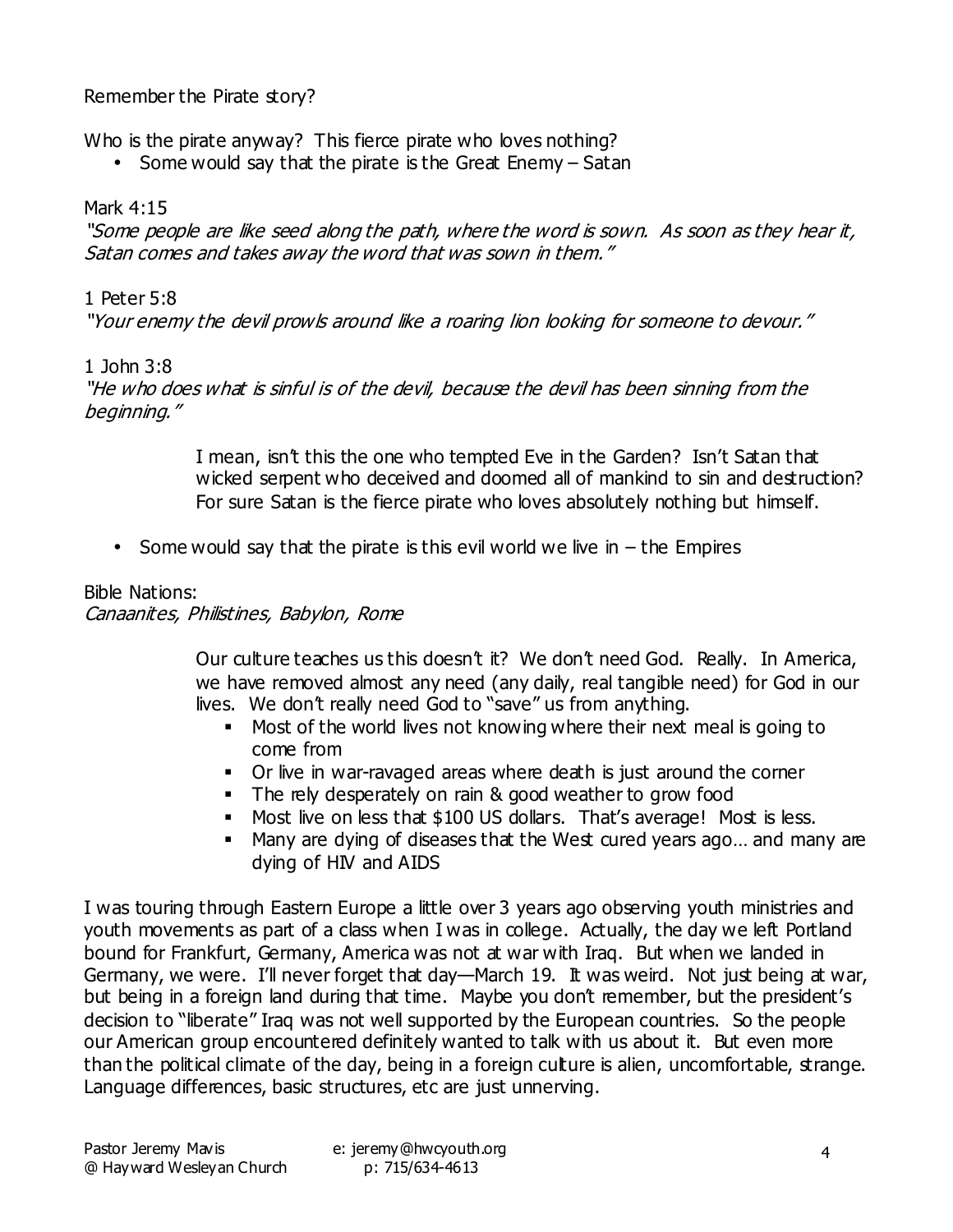During those two weeks, we really depended on God. Not just token prayers, or semimeaningless religious hype… but real, tangible, and complete dependence because we really needed God. It was a couple of weeks that are unlike any I have ever experienced.

> In America, we don't really need God… In our culture we can take care of things ourselves. We forget to pray often, don't we? Why? Because we don't really need God for anything!! We can take care of things ourselves. For sure this world is the fierce pirate who loved nothing but itself.

• Still others would say that the fierce pirate who loves nothing is us – Me & You

## Jeremiah 17:9

"The heart is deceitful above all things and beyond cure. Who can understand it?"

Countless Bible Characters: Cain, Lot, Jacob, Pharaoh, Samson, King Saul, King Solomon, Pharisees

> Wanting to capture everything for ourselves. Our focus is inward not outward. Recent studies show that the people are focused more and more on themselves. We are not good neighbors, most of the time we don't even know who they are. We are losing friends because we don't have time for them. We are not involved in the communty because we are too busy with something else. Busy-ness has become an answer for removing ourselves of any responsibility  $-$  "I'm just too busy!" Our lives are more and more centered on what we can get out of something, not what we can give, or serve, or bleed for. Maybe we are that fierce pirate who loves nothing but himself and we want to capture everything for ourselves.

Maybe this is the Point of it All. Everything around us is against us—Satan (the enemy), the world (empires), and ourselves. And we are totally surrounded by ourselves. Is there any hope?

Read: "The Pirate Who Tried to Capture the Moon" (page 16-42)

Are you captured by the Moon? Are you captured by Jesus?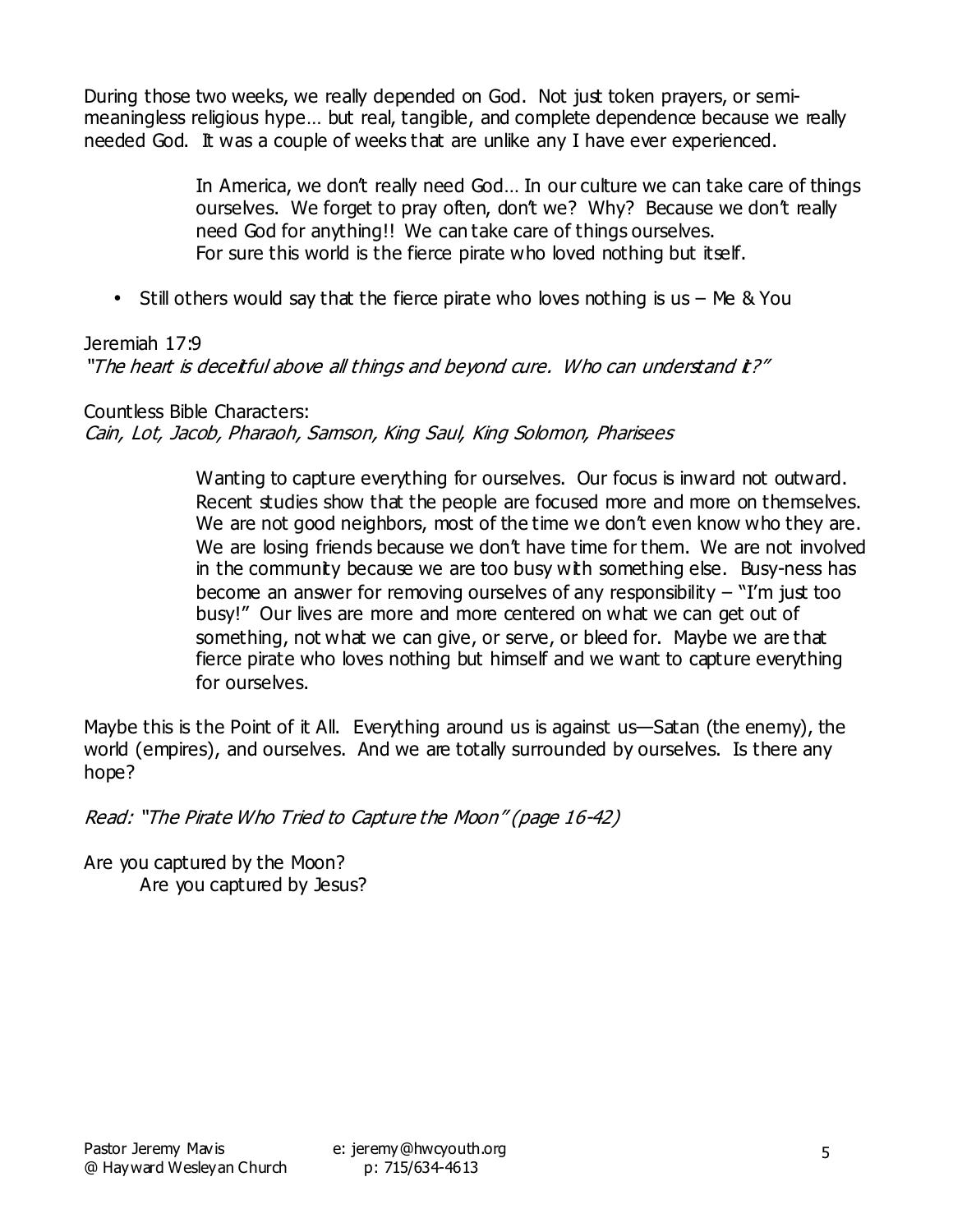Colossians 1:15-20

"He is the image of the invisible God, the firstborn over all creation. For by him all things were created: things in heaven and on earth, visible and invisible, whether thrones or powers or rulers or authorities; all things were created by him and for him. He is before all things, and in him all things hold together. And he is the head of the body, the church, he is the beginning and firstborn from among the dead, so that in everything he might have the supremacy. For God was pleased to have all his fullness dwell in him, and through him to reconcile to himself all things, whether things on earth or things in heaven, by making peace through his blood, shed on the cross."

Colossians 2:9-10

"For in Christ all the fullness of the Deity lives in bodily form, and you have been given fullness in Christ, who is the head over every power and authority."

Jesus is the head and we are his body.

- During the time of the Romans, do you know what they called Caesar? The head
- Do you know what they called the Roman Empire? His body
- Paul's statement: Jesus is the head… the church is his body directly confronts Caesar is the head… the empire is his body
	- Jesus replaces the empire with the church
	- If you are a follower of Jesus (a Christian) you are a citizen of heaven a member of Jesus' body

We are his body, we are his church.

Jesus is the climax of the Bible  $-$  Act IV!!

Jesus is the Point of **t** All!!

And we, the church, his body, is the resolution  $-$  Act V!!

We live the Point of it All!! Jesus. We are captured by the Point! We are captured by Jesus.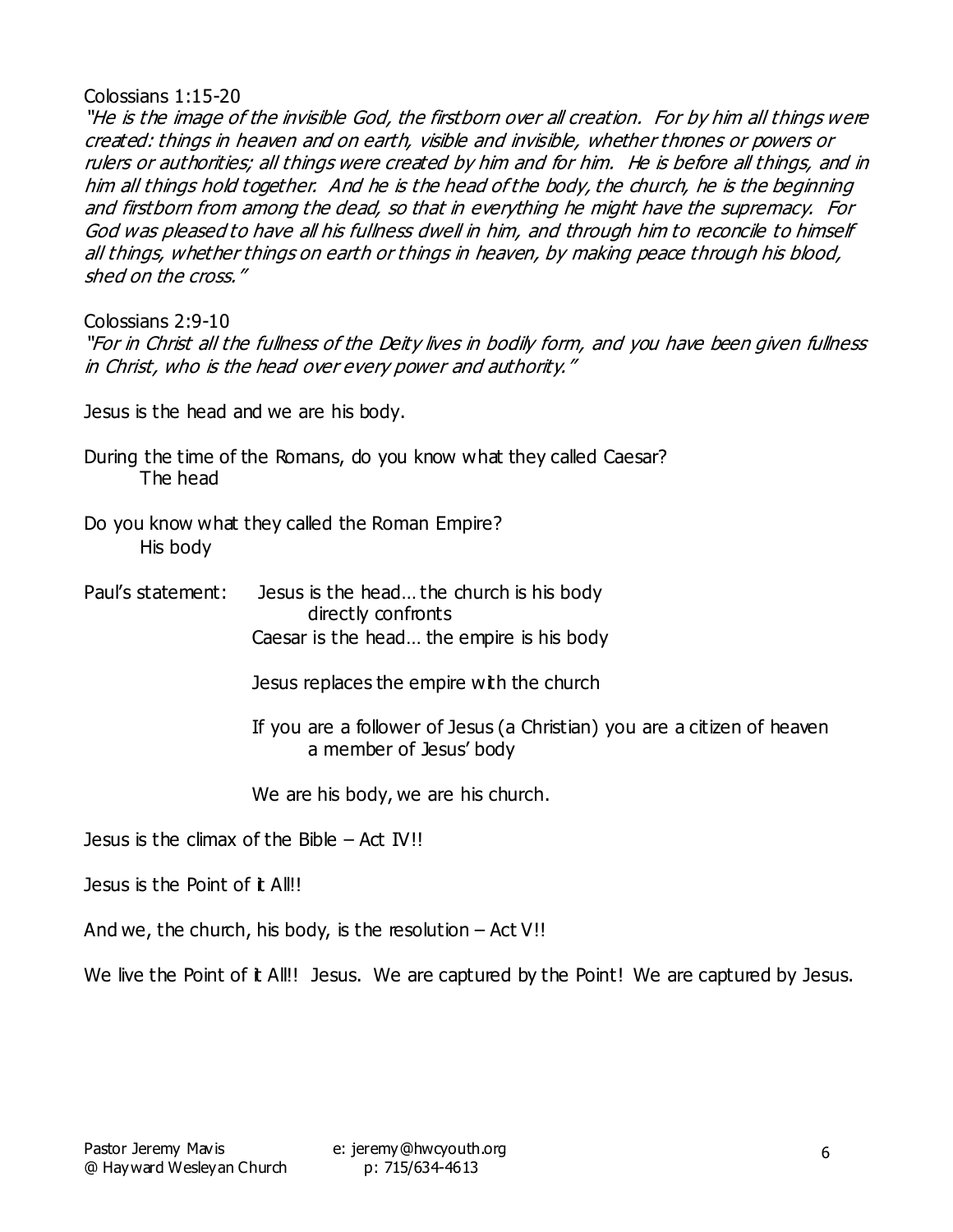We have been reading and preaching through the Bible this past year. And sometimes we can miss the forest amidst the trees. Up to this point we have read to almost Isaiah. That's over half the Bible. We wanted to make sure you "know" the Point of it All.

Speaking of "knowing"… what about that dissecting thing left hanging at the beginning? Well, perhaps, it's okay for Jesus to dissect us, because he was dissected. If you have ever sat through a viewing of the Passion of the Christ movie, you have seen firsthand what being dissected at the hands of Roman crucifiers meant. If you haven't, imagine a most brutal way to die, with cutting and bruising and torture and excessive torture and then an agonizing death by suffocation.

Jesus was dissected at the hands of humanity. We did not understand him, we did not recognize him. We were so caught up with ourselves, with our world, and being in bed with the enemy, Satan. Blinded by our own selves that we missed the Climax of history, and the Point of it All.

Jesus was broken for humanity.

2 Corinthians 5:21 "God made him [Jesus] who had no sin to be sin for us, so that in him we might become the righteousness of God."

Jesus was dissected for humanity so that we could be brought into the family of God.

God's Dream:

…is a loving relationship with a group of people who love each other and reflect his image for the sake of the world.

God is restoring that relationship that was broken at the Fall and is redeeming with a special group of people, the church, who live out the Point – love and being God-like, Christ-like.

In order to be like Jesus (the Point) and be like Jesus (live out the Point), we must be dissected:

Galatians 2:20 "I have been crucified with Christ and I no longer live, but Christ lives in me. The life I live in the body, I live by faith in the Son of God, who loved me and gave himself for me."

Bow your heads with me. Reflect with Jesus, reflect with your heart:

Have you been dissected by Jesus… by the Point?

Has this thing called following Jesus hurt you yet? Or has it been entirely comfortable and not really real?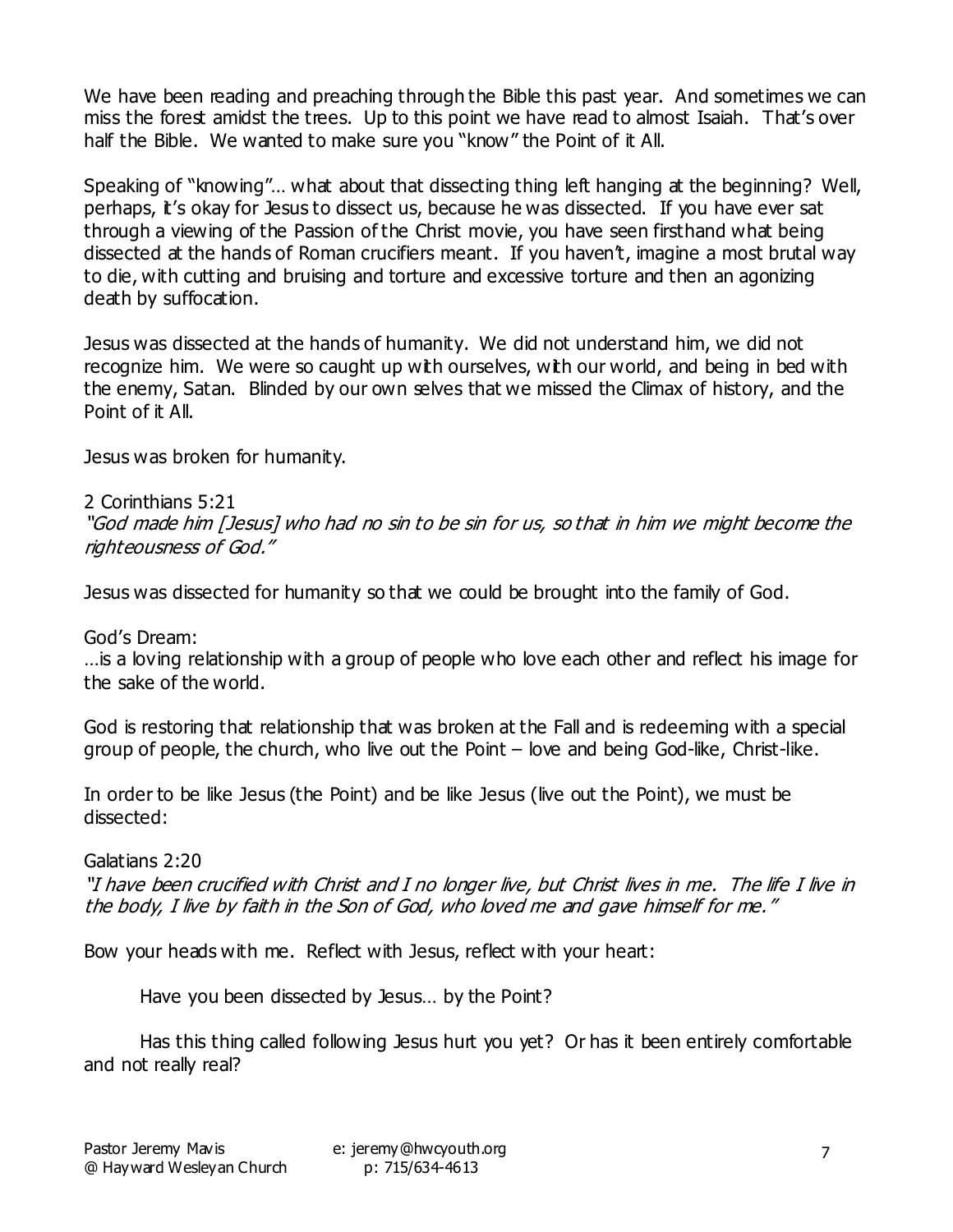Has your life been radically altered where when people meet you on the street, at your work, or in your home, they walk away wondering if they had an encounter with the living God?

That is what God wants for you. That's what he wants for us… as a community of believers… as Jesus' body.

I am going to read you a story that I have been working on for quite some time. It is still a little raw and probably needs some work here or there, but it is entirely appropriate to tell right now.

# The Kingdom Story

## a come-from-behind-story of the King of the world

Once upon a time, there was a King. Everything the King did was good. The people in his kingdom adored him and followed him as their King. The King found time to spend with each person in his kingdom. He loved everybody no matter what they were like. He had but one rule... This rule was put in place so that his people would have life. If they violated this rule, they would suffer the consequences—death. The choice was theirs.

One day, an enemy of the King snuck into the kingdom. He deceived the people of the kingdom by saying that they would not die if they disobeyed the one rule. They believed this cleverly disguised enemy of the King. The people broke the one rule. They chose death, not life.

How do you think the King felt when he found out that the people he loved disobeyed the one rule?

Probably sad. Maybe angry. Perhaps bummed.

He loved his people and did not want them to experience death. But the King was true to his word. The people violated the one rule and so they must suffer the consequences of their actions. They were banished from the King's kingdom and died.

It may sound like the King was harsh on his people, but in fact he was quite gracious. He could have just abandoned the people who betrayed his love, left them to fend for themselves outside his beautiful and loving kingdom. But he didn't "leave" them. He stuck by them. In fact, the King began working on a master plan to bring his banished people back into his loving and beautiful kingdom.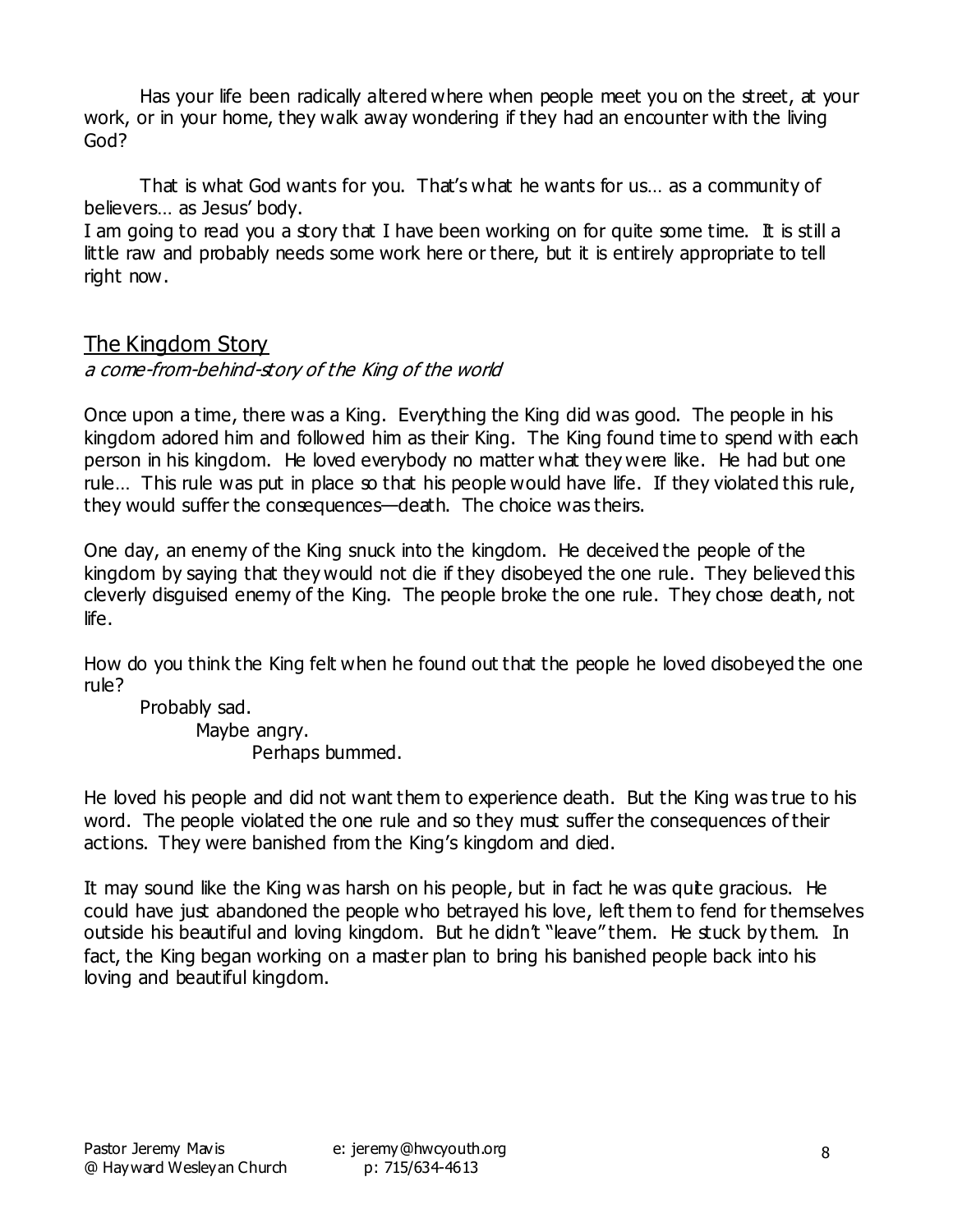It looked like this: choose one person, who would make more chosen persons, who would in turn make even more chosen persons, and later on down the line would have lots of chosen persons; the King then promised himself to these "chosen persons"; the King said: 'Chosen Persons! I am going to be with you. I will be your King and you will be my beloved chosen persons! I am going to use you to show all the persons of the entire world what my kingdom is like. And when you show all the persons of the world my kingdom, you will be actually bringing back the banished people to the beautiful and loving kingdom'.

However, the more the King tried to convince the chosen persons he chose to show the world his kingdom, the more the chosen persons messed up and chose death, not life. Over and over again, the King used messengers and special people he sent to tell his chosen persons of his wonderful kingdom and to warn them of the consequences of their continued bad living. And each and every time, the chosen persons chose not to listen to the King, but to the cleverly disguised enemy of the King. It got so bad that the King had no choice but to banish the chosen persons from the kingdom that was supposed to like the beautiful and loving kingdom. Double banishment!

How do you think the King felt when he had to banish his chosen persons?

Probably sad.

Maybe angry. Perhaps bummed.

He loved his chosen persons and did not want them to experience death. But the King was true to this word. The chosen persons were not showing the people of the world what the real, beautiful and loving kingdom of the King was like.

It may sound like the King was harsh on his chosen persons, but in fact he was quite gracious. He could have abandoned the chosen persons who betrayed his love, left them to fend for themselves outside of his beautiful and loving kingdom. But he didn't "leave" them. He stuck by them. In fact, the King had already been working on a master plan to bring back his banished chosen people into his loving and beautiful kingdom.

The King's master plan was unlike anything that anyone expected. The King sent a very, very special messenger to tell his banished chosen persons about what the King really wanted and how the King really wanted his chosen persons to be. The King thought that his chosen persons would graciously accept and heed the message that this very, very special messenger brought. Sadly, the chosen persons did not. In fact, the chosen persons, along with the cleverly disguised enemy of the King, took this very, very special messenger and had him killed.

How do you think the King felt when his banished chosen persons killed his very, very special messenger?

Extremely sad.

Maybe a little angry. Perhaps totally bummed.